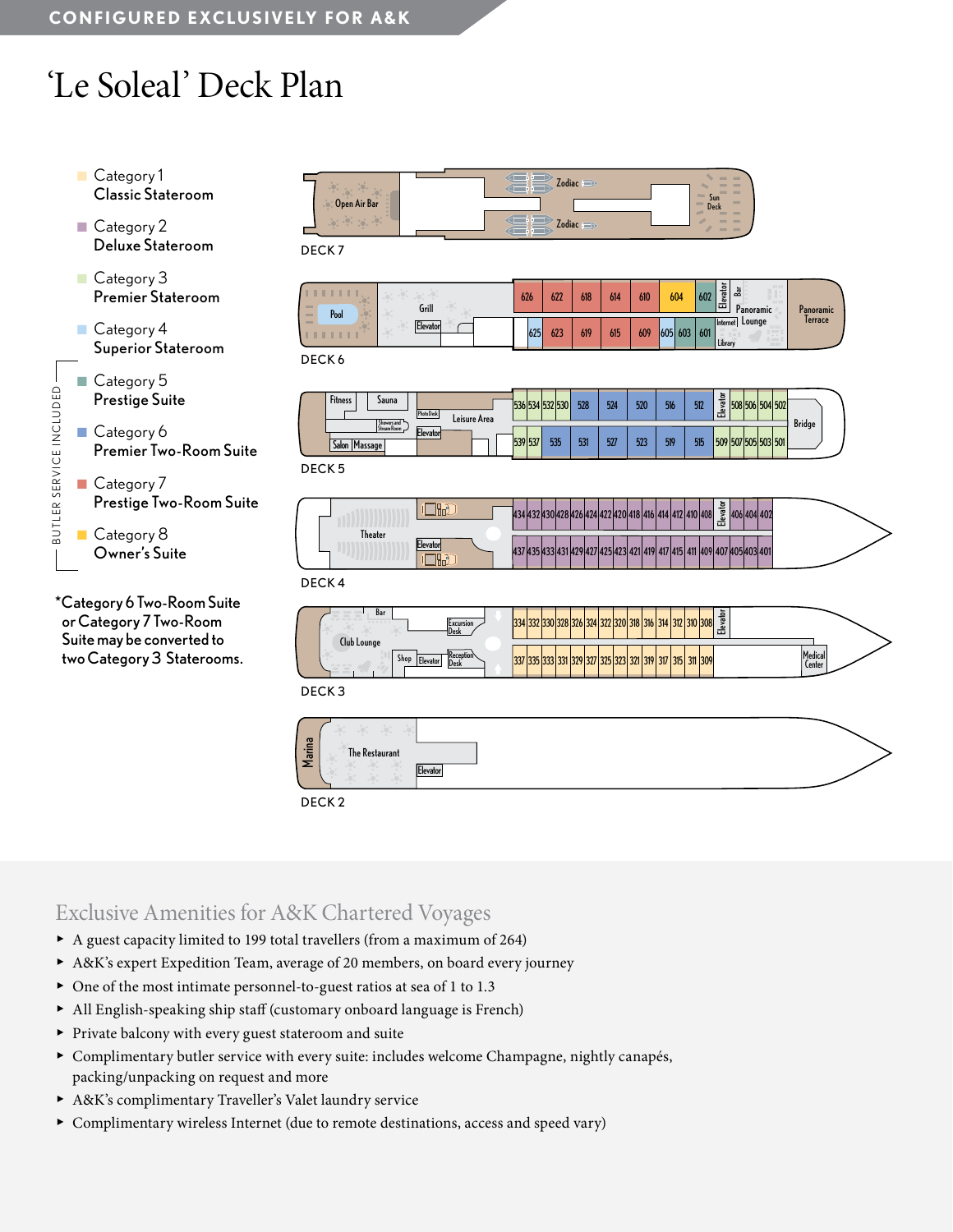## 'Le Soleal' Staterooms and Suites



Categories 1–4 Staterooms Cabin: 200 sq. ft. (18 sq. m.) Balcony: 43 sq. ft. (4 sq. m.)





Category 5 Prestige Suite Cabin: 290 sq. ft. (27 sq. m.) Balcony: 54 sq. ft. (5 sq. m.)



Categories 6–7 Premier and Prestige Two-Room Suites Cabin: 388 sq. ft. (36 sq. m.) Balcony: 86 sq. ft. (8 sq. m.)



Category 8 Owner's Suite Cabin: 484 sq. ft. (45 sq. m.) Balcony: 97 sq. ft. (9 sq. m.)

#### Amenities

- ▶ Stateroom and suite amenities include a hair dryer, large wardrobe and ample storage, safe, alarm clock, and luxury bath products
- ▶ Stateroom electricity: 220V outlets Europe two-prong style (plus two 110/220 U.S. outlets)
- ▶ Sun Deck and multiple outer deck observation areas
- ▶ Outside heated pool
- ▶ Library with selection of books and games
- ▶ Two restaurants: Main and indoor/outdoor Grill
- ▶ Open bar with beer, wine, liquor, cocktails, soft drinks, coffee, tea and mineral water (excludes premium wines and spirits)
- ▶ Two lounges with bars: Club with live music and Panoramic with Terrace
- ▶ Complimentary 24-hour room service
- ▶ Complimentary in-cabin breakfast (on request)
- ▶ Three passenger elevators
- ▶ Panoramic Fitness Center with Kinesis® wall
- ▶ Full-service spa with spa, massage rooms, sauna and steam room
- ▶ Theater with comfortable seating for all guests
- ▶ Boutique
- ▶ 24-hour medical facilities with certified doctor and nurse